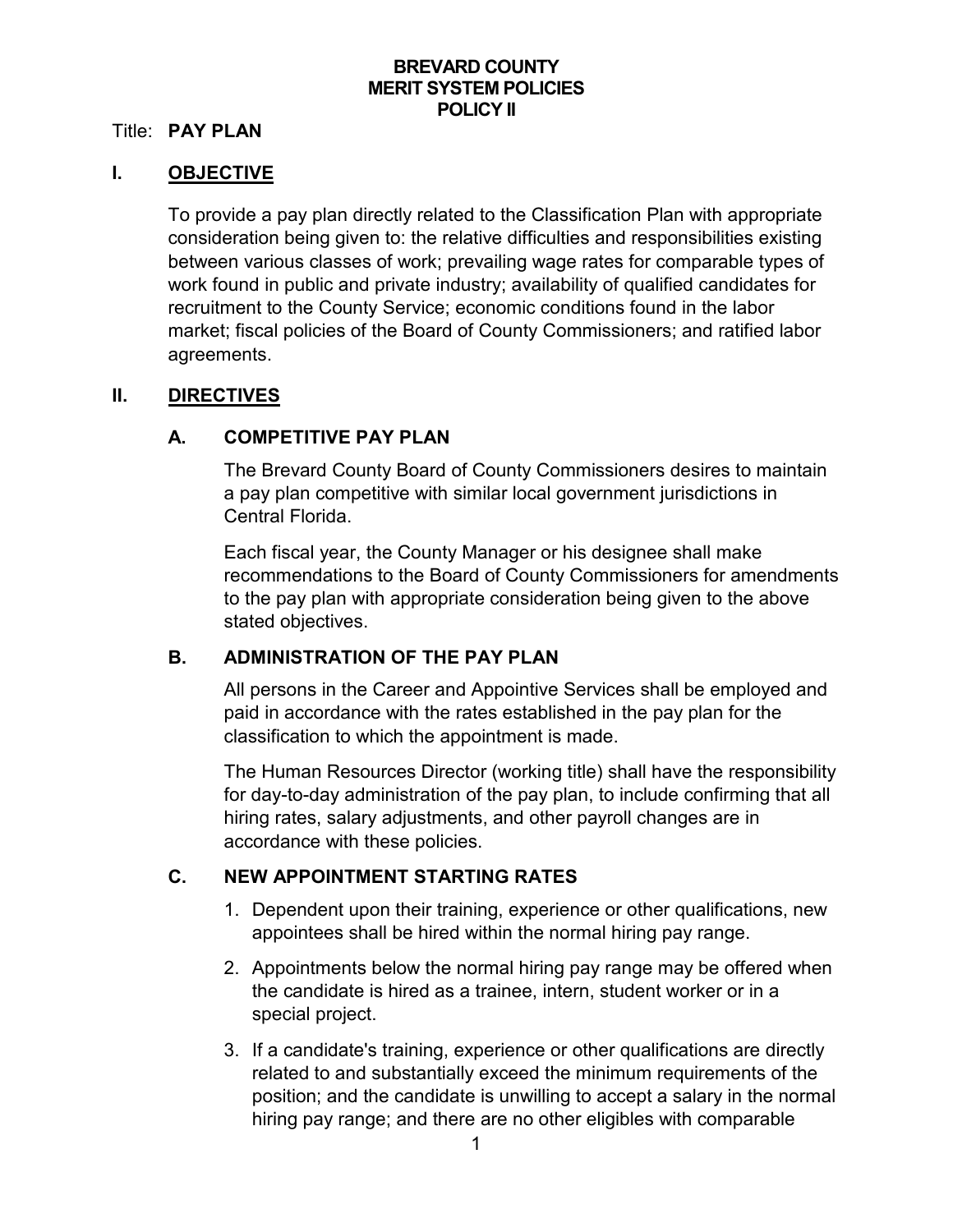qualifications; the County Manager, at the request of the appointing authority, is authorized to approve appointment at a rate not to exceed fifty (50%) percent above the normal hiring pay range.

4. Any new appointments in excess of fifty (50%) percent above the normal hiring pay range, due to extenuating circumstances, shall require approval by the Board of County Commissioners.

## **D. SALARY INCREASES**

An employee may receive a salary increase by means of a cost of living adjustment (COLA), merit increase, pay grade adjustment, special pay adjustment, promotion or reclassification.

- 1. Cost of living adjustments the amount of the adjustment shall be approved by the Board of County Commissioners. When a cost of living adjustment is implemented, the pay ranges will be adjusted accordingly.
- 2. Merit increases the limits of the merit increase shall be set by the Board of County Commissioners. The amount of each employee's merit increase shall be based on performance.
- 3. Pay grade adjustments all recommendations for adjustments of pay grades of existing classifications and resulting changes to the pay of current employees in the classifications shall be made by the County Manager or his designee, and approved by the Board of County Commissioners.
- 4. Special adjustments should unusual conditions arise which would justify a pay increase not provided elsewhere in these rules; the County Manager is authorized to approve the pay adjustment.

# **E. PAY UPON PROMOTION**

- 1. Upon promotion, a fully qualified employee shall have his/her salary increased to at least the minimum of the normal hiring pay range of the classification to which the promotion is made or, at the appointing authority's discretion, up to 10% above the employee's salary before the promotion for those positions advertised Internals Only or noncompetitive appointment. If an internal applicant is selected as the best qualified candidate from a List of Applicants that was advertised Internally/Externally, dependent upon their training, experience or other qualifications, the employee may be hired within the normal hiring pay range (as defined in the definitions and references section) or 10% above the employee's salary, whichever is greater.
- 2. Upon promotion to a trainee, an employee shall have his/her salary adjusted to a rate below the minimum of the classification based on the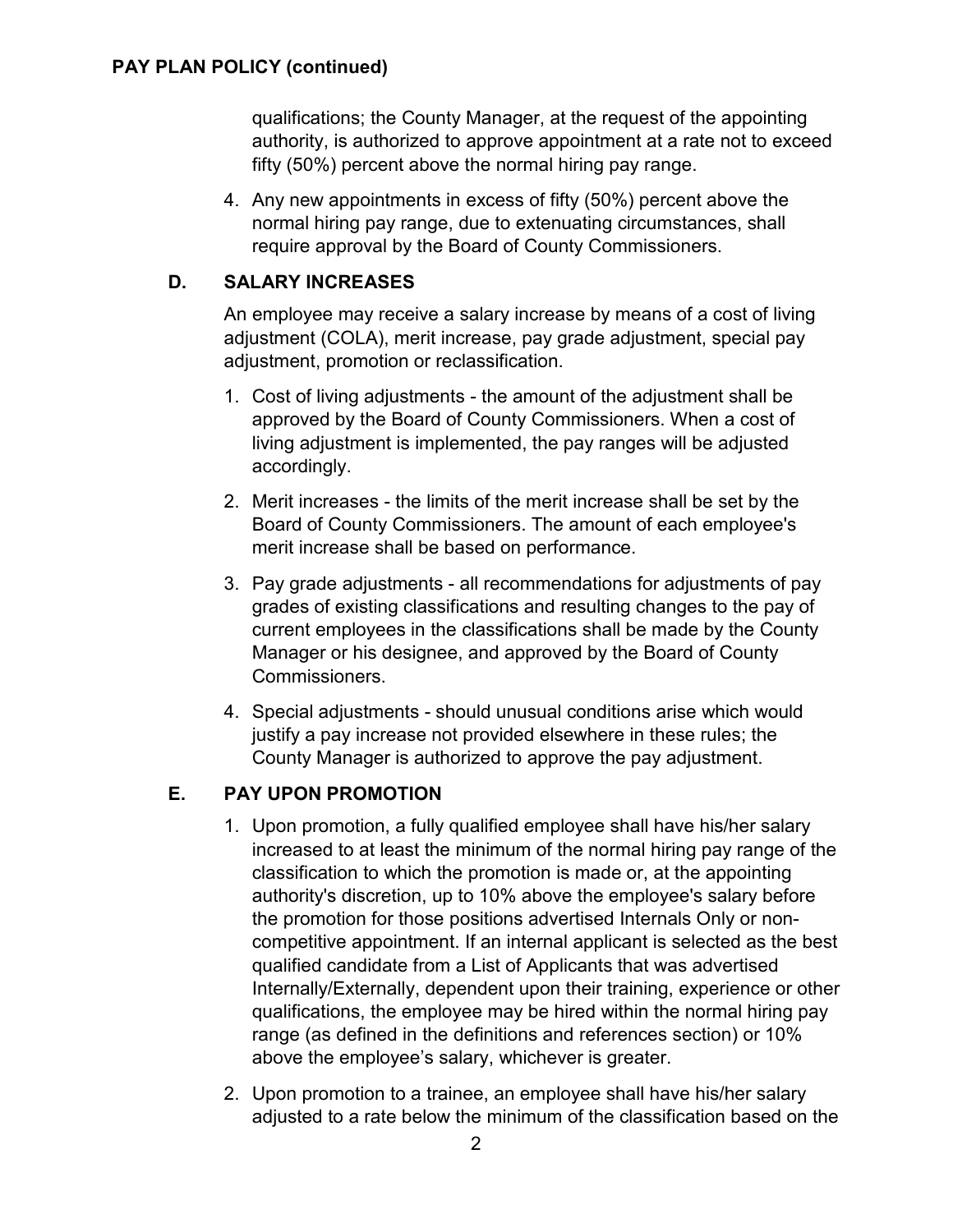degree the employee's training, experience and other qualifications are below the minimum requirements of the class, unless the employee's rate of pay is already at or above the normal hiring pay range. The date the employee achieves the minimum of the pay range under a training schedule shall determine the anniversary date for the employee while he/she remains in that pay range.

3. Upon promotion, prior to determining the pay adjustment for the promotion from an overtime eligible to an overtime exempt position, the affected employee's salary may be increased up to a sum equal to the overtime the employee would have normally received (averaged over a three year period).

## **F. PAY UPON RECLASSIFICATION**

When a position is reclassified to a higher class, the employee's rate of pay shall be adjusted to the minimum of the new classification or, if greater, by an amount not to exceed five (5%) percent increase to the employee's pay. When a position is reclassified to a lower class, the employee's rate of pay shall be adjusted to the maximum of the new classification or by an amount not to exceed five (5%) percent decrease to the employee's salary, whichever results in the lower salary. In either case, the anniversary date shall remain unchanged.

## **G. PAY FOR TEMPORARY WORK - HIGHER CLASSIFICATION**

- 1. An employee who is specifically assigned to and temporarily performs work in a higher classification than his/her normally assigned tasks shall be paid the minimum of the higher classification, or five (5%) percent above his/her current salary, whichever is greater.
- 2. Upon completion of the temporary assignment the employee's pay shall be reduced to the rate the employee would normally have obtained without the temporary assignment.
- 3. This provision shall not apply when employees are acting in their normal role as second in command or assistants and the duties of their position call for assumption of responsibility during the temporary absence of the employee occupying the higher job classification.

## **H. OVERTIME PAY**

1. All employees working in classifications designated in the pay plan as being eligible for overtime shall be paid for any overtime worked in accordance with the provisions of the federal Fair Labor Standards Act (FLSA) as they apply to county government.

It is the Board's policy to comply with applicable wage and hour laws and regulations. The improper pay deductions specified in Title 29 of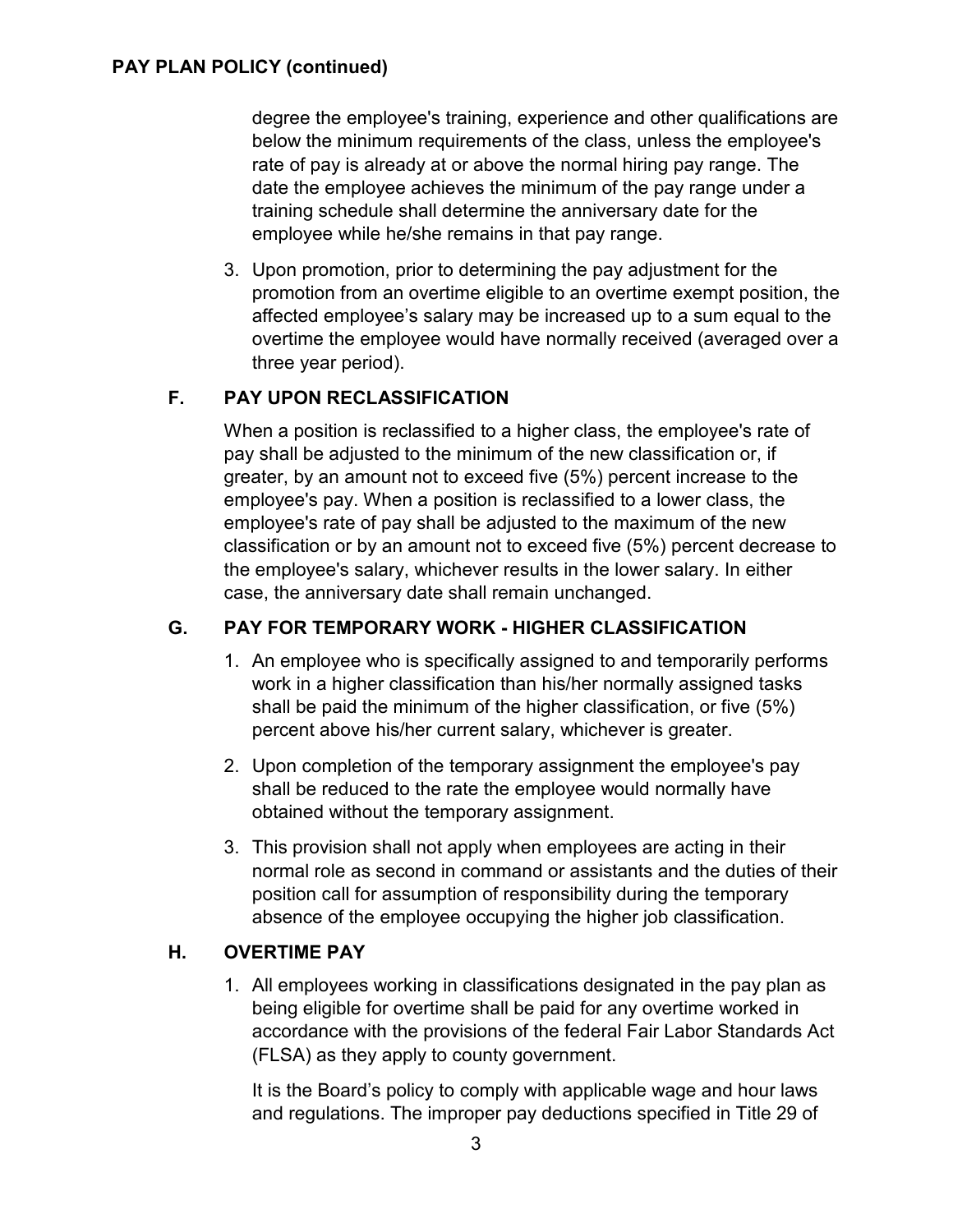#### **PAY PLAN POLICY (continued)**

the Code of Federal Regulations Section 541.602(a) may not be made from the pay of employees who are subject to the salary basis test under the Fair Labor Standards Act.

If an employee believes that an improper deduction has been made to his/her salary, he/she should immediately report this information to his/her appointing authority or the Personnel Manager.

Reports of improper deductions will be promptly investigated. If it is determined that an improper deduction has been made, the employee shall be promptly reimbursed.

- 2. For purposes of computing overtime, holidays shall be counted as hours worked provided the employee completes the regular workweek.
- 3. Annual leave, sick leave, emergency leave and other such absences from work will not be counted as time worked for overtime computations, except compensatory time usage, annual leave and excused sick leave, which has been approved at least one (1) week in advance, sick leave used for a work related injury or illness covered under the County's Workers' Compensation program and jury duty shall be counted as time worked for the purposes of computation of overtime, provided the employee works his/her regular work schedule for the remainder of that week.
- 4. Employees residing in County owned buildings, or who are provided trailer space on a rent free basis, shall not be entitled to receive overtime compensation for residing there.
- 5. Declared Emergency Conditions:
	- a) When an emergency condition has been declared by the County Manager, where employees in all departments/offices performing non-essential functions on a countywide basis are granted paid administrative leave by the County Manager to return home because of the emergency conditions, those employees required to work during the emergency conditions shall, in lieu of any paid administrative leave which may be authorized, receive compensatory time for all normally scheduled hours worked in which non-essential employees are granted paid administrative leave and in addition be paid as follows:
		- i. non-exempt (hourly, overtime eligible) employees shall be paid at a rate of time and one-half for all hours worked during the declared emergency conditions and recovery efforts for the emergency after the declared emergency conditions have been lifted.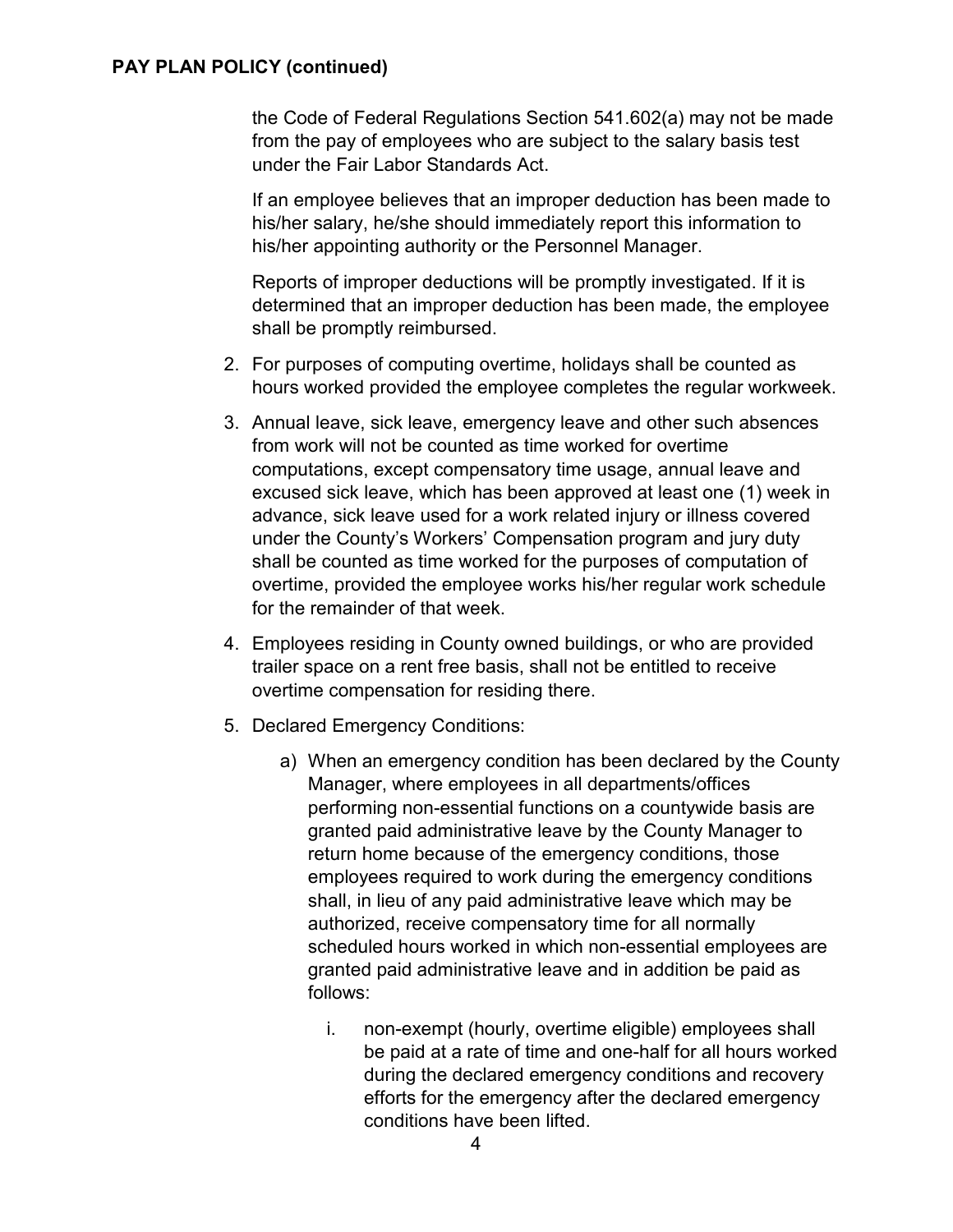- ii. exempt employees (salaried), excluding Directors and Assistant Directors, shall receive in addition to their regular salary, straight time pay plus half time compensatory time for all hours worked outside normal work hours during the declared emergency conditions and for all hours worked outside their normal work hours responding as part of recovery efforts for the emergency after the declared emergency conditions have been lifted.
- iii. When non-exempt (hourly) and exempt (salaried) employees, excluding Directors and Assistant Directors, are required to be on duty during declared emergency conditions, sleep time shall be included as hours worked.
- b) Any employees assigned to a shelter shall receive double time for all hours worked at the shelter. During all work hours at the shelters, such employees shall be classified depending upon the shelter at which they worked.
	- i. Special Needs Shelter Workers, Pay Grade 8140. The hourly rate for all such assignments shall be the minimum hourly rate for pay grade 8140. Special Needs Shelter Managers shall also receive lead worker pay.
	- ii. Pet Friendly Shelter Workers, Pay Grade 8140. The hourly rate for all such assignments shall be the minimum hourly rate for pay grade 8140. Pet Friendly Shelter Managers shall also receive lead worker pay.
	- iii. General Population Shelter Workers, Pay Grade 8120. The hourly rate for all such assignments shall be the minimum hourly rate for pay grade 8120. General Population Shelter Managers shall also receive lead worker pay.
- c) Employees assigned to the actual physical transport of citizens to and from shelters shall be compensated as though they are operating under declared emergency conditions.
- d) Directors and Assistant Directors may receive compensatory time for hours worked outside their normal work hours during the declared emergency conditions.
- e) Temporary employees shall not be eligible to receive paid administrative leave during a declared emergency. In the event a temporary is required to work during the declared emergency they shall be paid time and one-half for working the emergency event.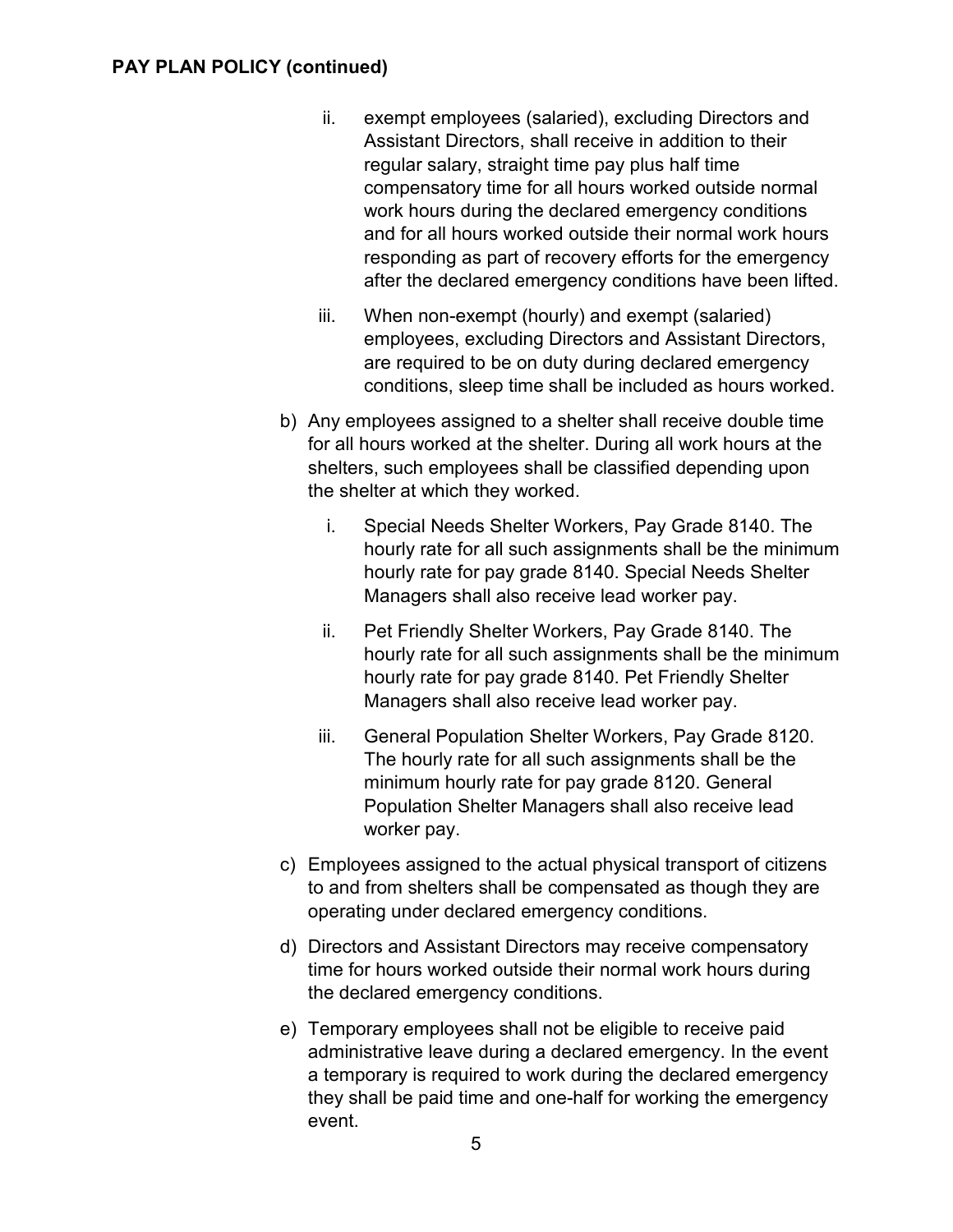### **PAY PLAN POLICY (continued)**

- 6. Employees who are required to attend mandatory meetings or training sessions on their normal day off shall be paid for the actual hours worked (mandatory meeting or training session) with a minimum guarantee of three hours straight time pay.
- 7. Employees who have been scheduled to work on their normal day off and report to work and is told he/she is not needed for the day will be paid a minimum guarantee of three hours straight time pay.

### **I. COMPENSATORY TIME**

1. NON-EXEMPT EMPLOYEES:

Non-exempt employees shall be eligible to accrue and carry up to eighty (80) hours of compensatory time in accordance with the provisions of the FLSA.

Non-exempt employees, who resign, are laid off, or otherwise separate from the County Service shall be entitled to be paid for any unused compensatory leave balance earned by them as of the date of termination.

#### 2. OVERTIME EXEMPT EMPLOYEES:

Professional, executive, administrative and other employees designated as overtime exempt personnel shall not normally be entitled to overtime payment or compensatory time off. However, when an operational need arises requiring attendance for prolonged periods of time, or the employee is required to perform services outside the normal scope and responsibilities of his/her position, compensatory time off or straight time payment may be recommended by the appointing authority and authorized by the County Manager, or an Assistant County Manager.

Overtime exempt employees may be provided straight-time compensatory time off for required attendance at meetings outside the employee's normal work hours. Prior to granting such compensatory time, the appointing authority should attempt to adjust the employee's normal work schedule on the day of the scheduled meeting.

Overtime exempt employees may accrue and carry up to eighty (80) hours under this provision.

Overtime exempt personnel, who resign, are laid off, or otherwise separate from the County Service in good standing shall be entitled to be paid for any unused compensatory leave balance earned by them as of the date of termination, limited to a maximum of 80 hours. An exempt employee who abandons a position, is dismissed for good cause, fails to give reasonable notice, or otherwise fails to leave the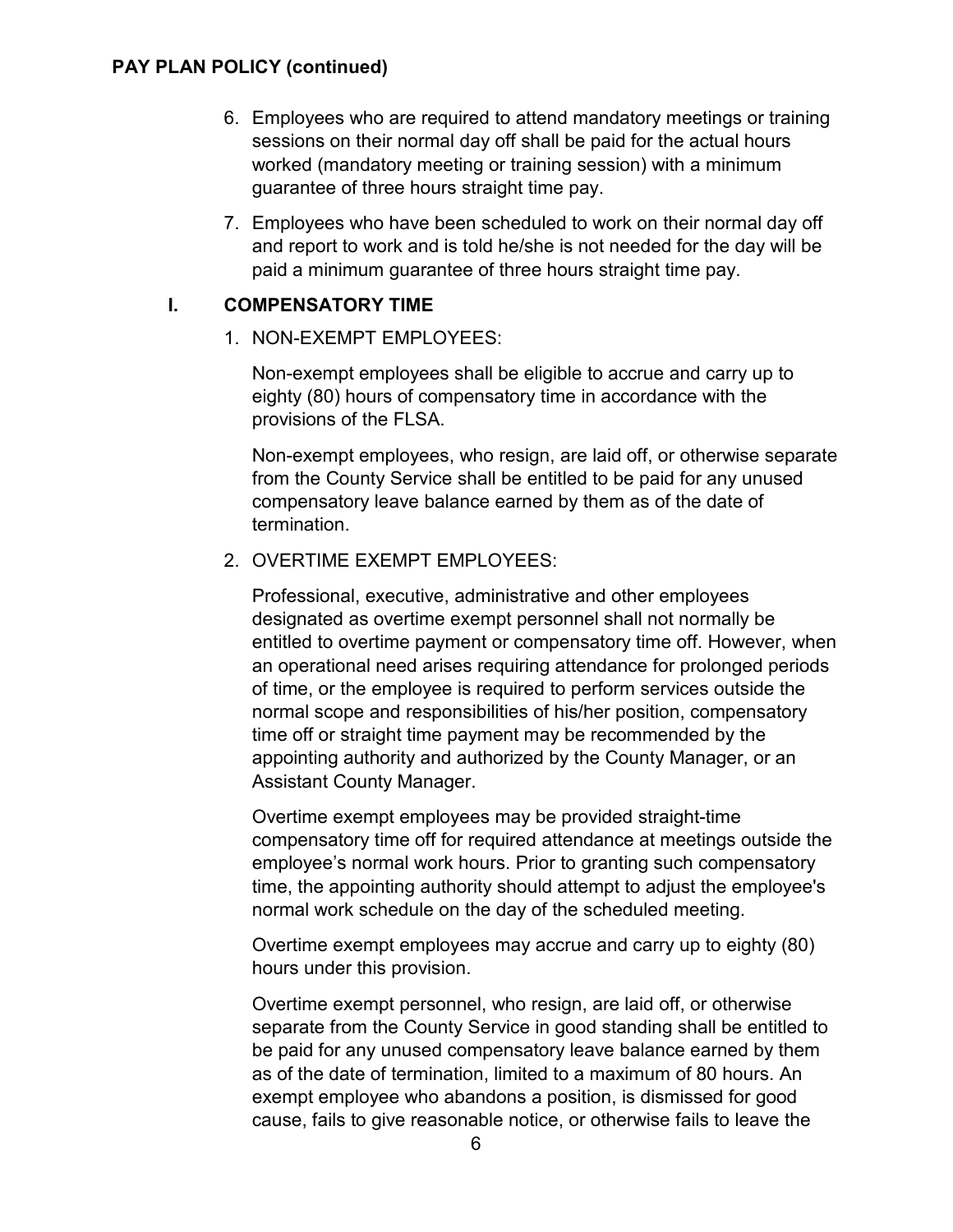County Service in good standing, shall not be entitled to compensatory time pay upon termination.

3. The County Manager is authorized to waive the eighty (80) hour cap on compensatory time accumulation when in the best interest of the County (i.e., declared emergency conditions). Any such waiver shall be in accordance with the provisions of the FLSA.

# **J. PAY UPON DEMOTION**

- 1. Upon voluntary demotion, an employee's pay may be adjusted by the difference between the minimum salaries of the pay grades. If no adjustment occurs, the employee shall not be eligible for an increase if subsequently promoted or reclassified to a classification comparable to the prior classification from which he/she was demoted.
- 2. Upon involuntary demotion for cause, an employee's pay shall be reduced as appropriate to the circumstances and may include a reduction in job classification.

# **K. PAY IN LIEU OF NOTICE**

- 1. When determined to be in the best interest of the County, an appointing authority may authorize pay in lieu of notice to an employee being dismissed or resigning.
- 2. Employees, who have obtained permanent status, may be authorized up to two (2) weeks pay in lieu of notice. Employees who have not completed an original probationary period may be authorized up to one (1) week's pay in lieu of notice. At the sole discretion of the County Manager, amounts in excess of two (2) weeks may be authorized.
- 3. Employees in appointive service administrative and executive positions, at the level of Administrative Officer II or above, shall be entitled to receive ninety (90) calendar days notice prior to termination of employment for the convenience of the County. This notice would not be required when termination is for cause.

# **L. PAY UPON TERMINATION**

Employees terminating from the County Service will normally receive their final paycheck on the next regularly scheduled payday following the date of termination. Final paychecks shall include any unused leave which may be due the employee. The County Comptroller is authorized to issue a final paycheck in advance of a scheduled payday when requested by the appointing authority.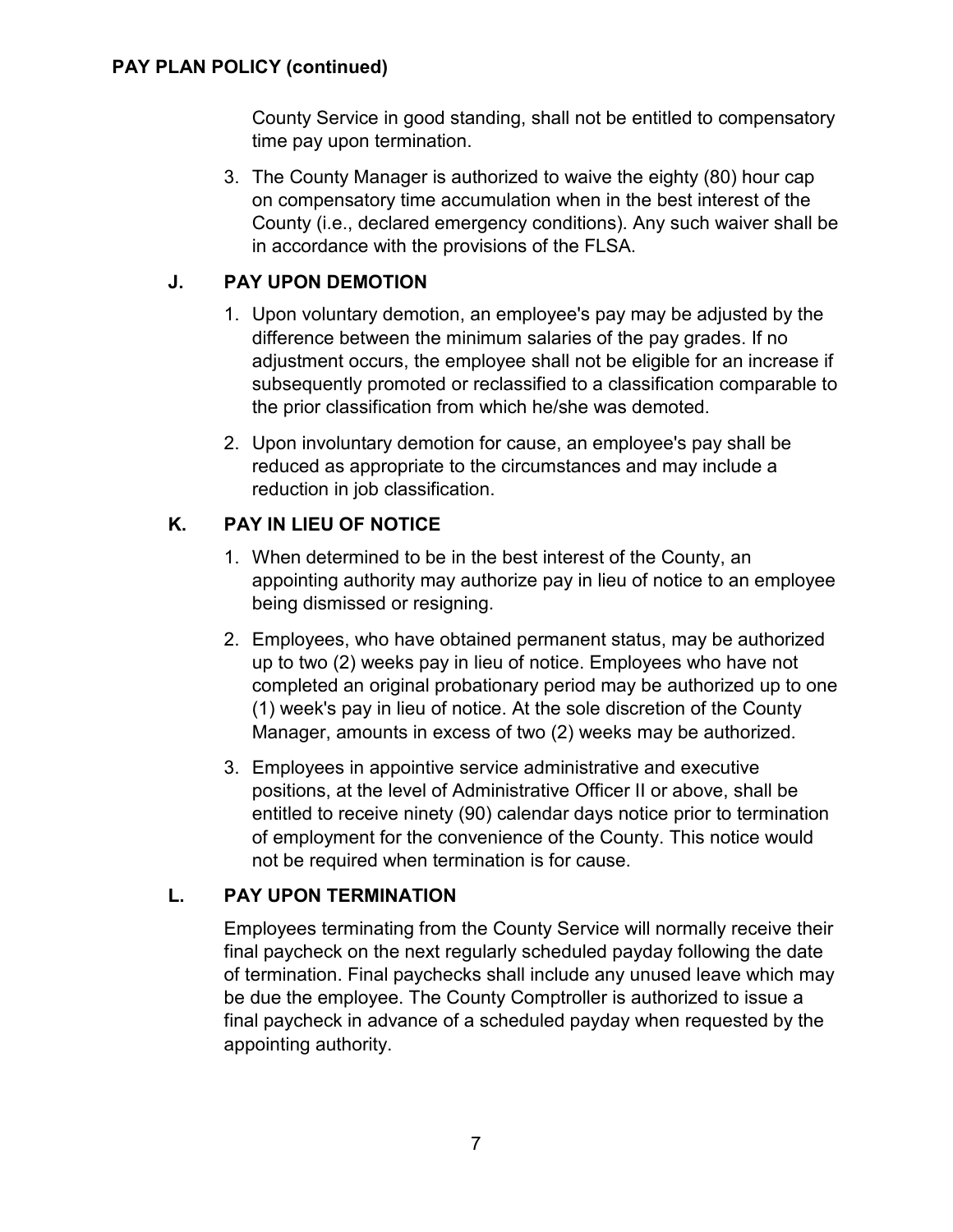## **M. WAGES DUE DECEASED EMPLOYEE**

In the event of an employee's death, all wages including any unused leave benefits or travel expenses, which may be due the employee, shall be paid to the officially designated beneficiary of the employee, or if no such beneficiary has been designated, payment may be made in accordance with Florida Statute 222.15.

# **N. RELOCATION EXPENSES**

An out-of-area resident, upon acceptance of an appointment in the County Service, may be authorized relocation expenses subject to the following, limitations:

1. Relocation expenses will only be authorized for key professional or administrative personnel.

2. Requests are justified by the appointing authority and approved by the County Manager.

3. Reimbursement for relocation expenses shall not exceed the actual expenses incurred, and is limited to the equivalent of one (1) month's gross salary of the incumbent.

4. An employee leaving voluntarily prior to fulfilling one (1) year of employment may be required to pay back the relocation expense. The amount to be reimbursed, if any, will be at the sole discretion of the appointing authority.

# **O. CALL BACK PAY**

An employee who is off duty and required to return to work on an unscheduled basis shall be eligible for call back pay. Such employees shall be paid for the actual hours worked with a minimum guarantee of three (3) hours straight-time pay. Employees assigned to standby duty shall not be entitled to call back pay.

## **P. MERIT PAY AWARDS TO EMPLOYEES AT MAXIMUM OF PAY RANGE**

The County recognizes that persons remaining in the County Service for long periods of time are a valuable asset to the organization. Employees at the maximum of their pay range shall receive any merit increase authorized in II.D.2 of this Policy in the form of a one-time, lump sum award. The amount will be based on the employee's annualized rate of pay at the time of the award.

# **Q. INCENTIVE PAY**

Incentive pays may be established by approval of the Board of County Commissioners based on the recommendation of the County Manager.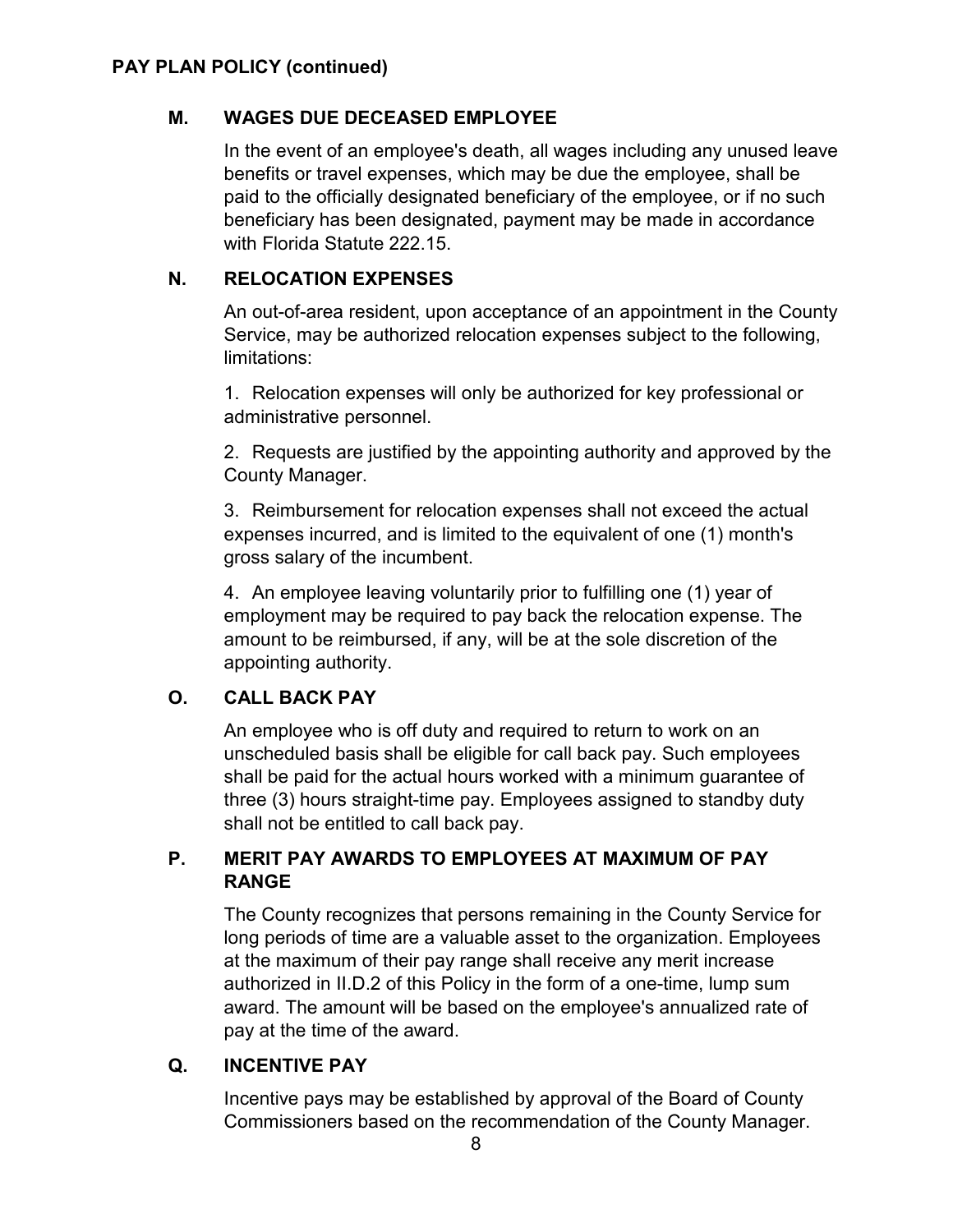### **PAY PLAN POLICY (continued)**

## **R. STANDBY DUTY**

- 1. In order to provide coverage for services and to handle emergencies during off duty hours, it may be necessary to assign and schedule employees for standby duties. Employees shall be required to be on standby duty when assigned unless excused by supervision.
- 2. Employees assigned to standby duty will be paid two (2) hours pay at their regular straight time rate for each workday or normal days off while on standby assignment.
- 3. Employees responding to calls while on standby assignment will be paid for the hours actually worked, plus the standby time pay for that day.
- 4. Pay for standby duty shall not count as hours worked for overtime purposes.
- 5. Employees called back for unscheduled overtime purposes shall not be eligible for standby pay.

## **S. SHIFT DIFFERENTIAL**

Employees in classifications who are assigned to permanent full time night shifts shall receive a night differential payment. Sixty cents (.60) per hour for hours worked from 11:00 p.m. to 7:00 a.m., known as midnight shift. Forty-five cents (.45) per hour for hours worked from 3:00 p.m. to 11:00 p.m. known as evening shift. Employees who are assigned to permanent, partial night shifts shall receive such shift differential on a pro rata basis as follows:

### **EIGHT (8) HOUR SHIFTS**

| <b>OCCURANCE</b>   | <b>EVENING</b>     | <b>MIDNIGHT</b> |
|--------------------|--------------------|-----------------|
| Four (4) per week  | $36¢$ per hour     | $48¢$ per hour  |
| Three (3) per week | $27¢$ per hour     | $36¢$ per hour  |
| Two (2) per week   | 18 $\phi$ per hour | $24¢$ per hour  |
| One (1) per week   | 09 $¢$ per hour    | 12¢ per hour    |

## **TEN (10) HOUR SHIFTS**

| <b>OCCURANCE</b>   | <b>EVENING</b> | <b>MIDNIGHT</b>    |
|--------------------|----------------|--------------------|
| Three (3) per week | $33¢$ per hour | $45¢$ per hour     |
| Two (2) per week   | $22¢$ per hour | 30 $\phi$ per hour |
| One (1) per week   | 11¢ per hour   | 15¢ per hour       |

An evening shift is defined as a regularly scheduled shift, in which the majority of the scheduled, regular hours fall between 3:00 p.m. and 11:00 p.m. A midnight shift is defined as a regularly scheduled shift, in which the majority of the scheduled, regular hours fall between 11:00 p.m. and 7:00